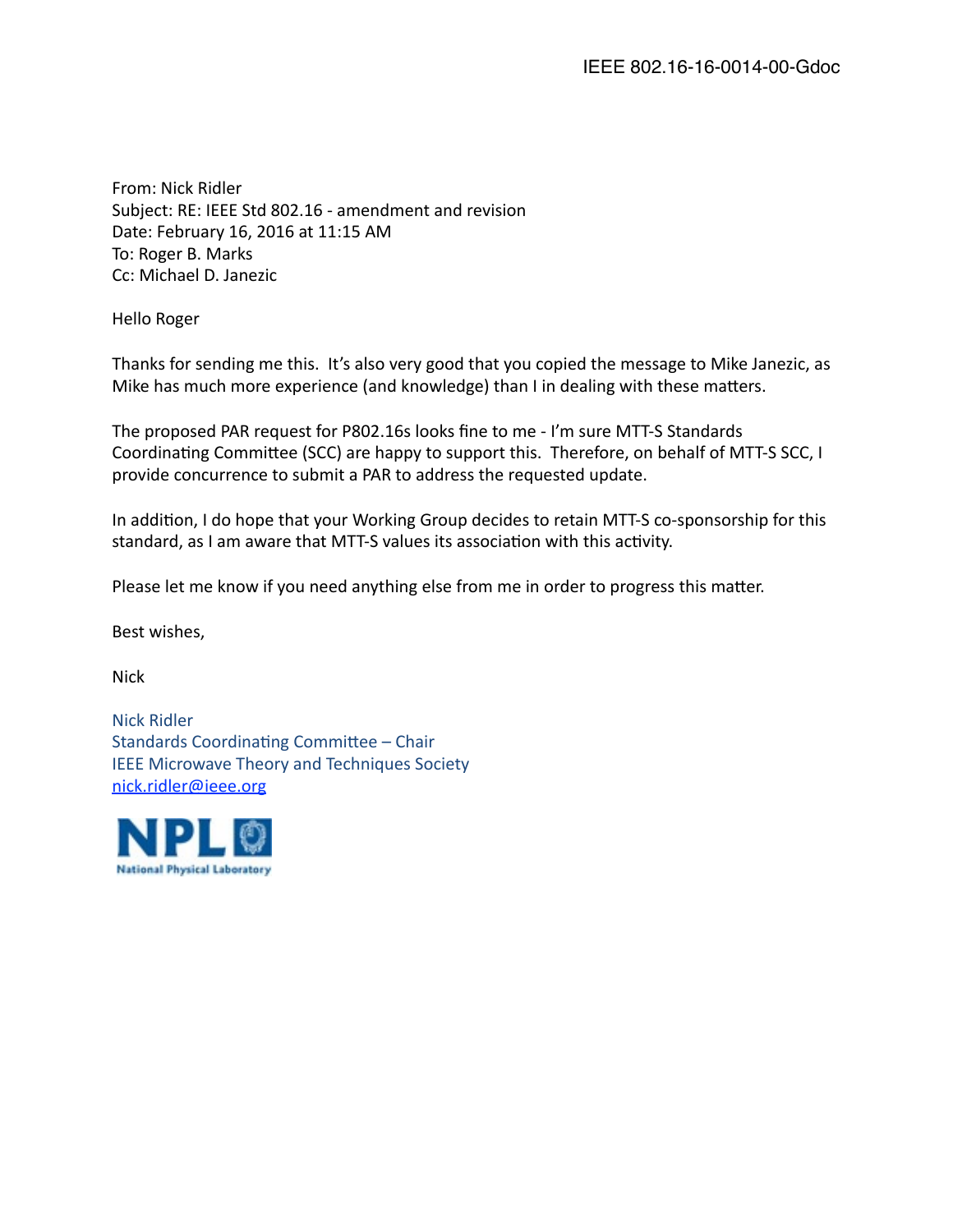**From:** Roger B. Marks **Sent:** 15 February 2016 23:58 **To: Nick Ridler Cc:** Michael D. Janezic **Subject:** IEEE Std 802.16 - amendment and revision

Hi, Nick. How are you?

I'm writing in regarding to a potential new IEEE-SA standardization project, tentatively designated P802.16s. The draft PAR, which has been developed by the IEEE 802.16 Working Group on Broadband Wireless Access, would amend IEEE Std 802.16-2012, which is cosponsored by MTT (as it has been since 1999, through many revisions and amendments).

According the IEEE-SA Standards Board Operations Manual, the co-sponsor has a role in the PAR approval process, so I want to consult with you. Here is the relevant subclause of the IEEE-SA Standards Board Operations Manual, with the relevant paragraph in bold:

## *5.1.2.2 Co-sponsored projects*

*For projects that are co-sponsored, a primary Sponsor and other co-sponsors shall be indicated on the PAR; project oversight will be performed using the P & P of the primary Sponsor.*

*After a PAR has been approved, the addition/deletion of a co-sponsor or a change of the primary Sponsor requires the submission of a Modified PAR. Any co-sponsor may withdraw from the project at any time without unanimous approval of the project's sponsors prior to submission of the Modified PAR. A change to the primary Sponsor requires the unanimous approval of the project's sponsors prior to submission of the Modified PAR.*

*Unanimous approval of the project's sponsors is required in order to withdraw a co-sponsored project.* 

## *Requests to update a co-sponsored document via an amendment or corrigendum shall be submitted to the primary Sponsor; the primary Sponsor is required to seek concurrence of all co-sponsors in the decision of whether or not to submit a PAR to address a requested update.*

*In addition to Working Group members, the administrative committee (AdCom) or the executive committee (ExCom) of each co-sponsor shall have access to pre-Sponsor-ballot drafts.*

In accordance with this requirement, I would like to request that you provide the concurrence.

Note also that, since IEEE Std 802.16-2012 has already been amended three times, we are required to do another revision prior to the amendment. This will entail yet another PAR, for the revision. Curiously, the Operational Manual section does not address revisions, so that, in